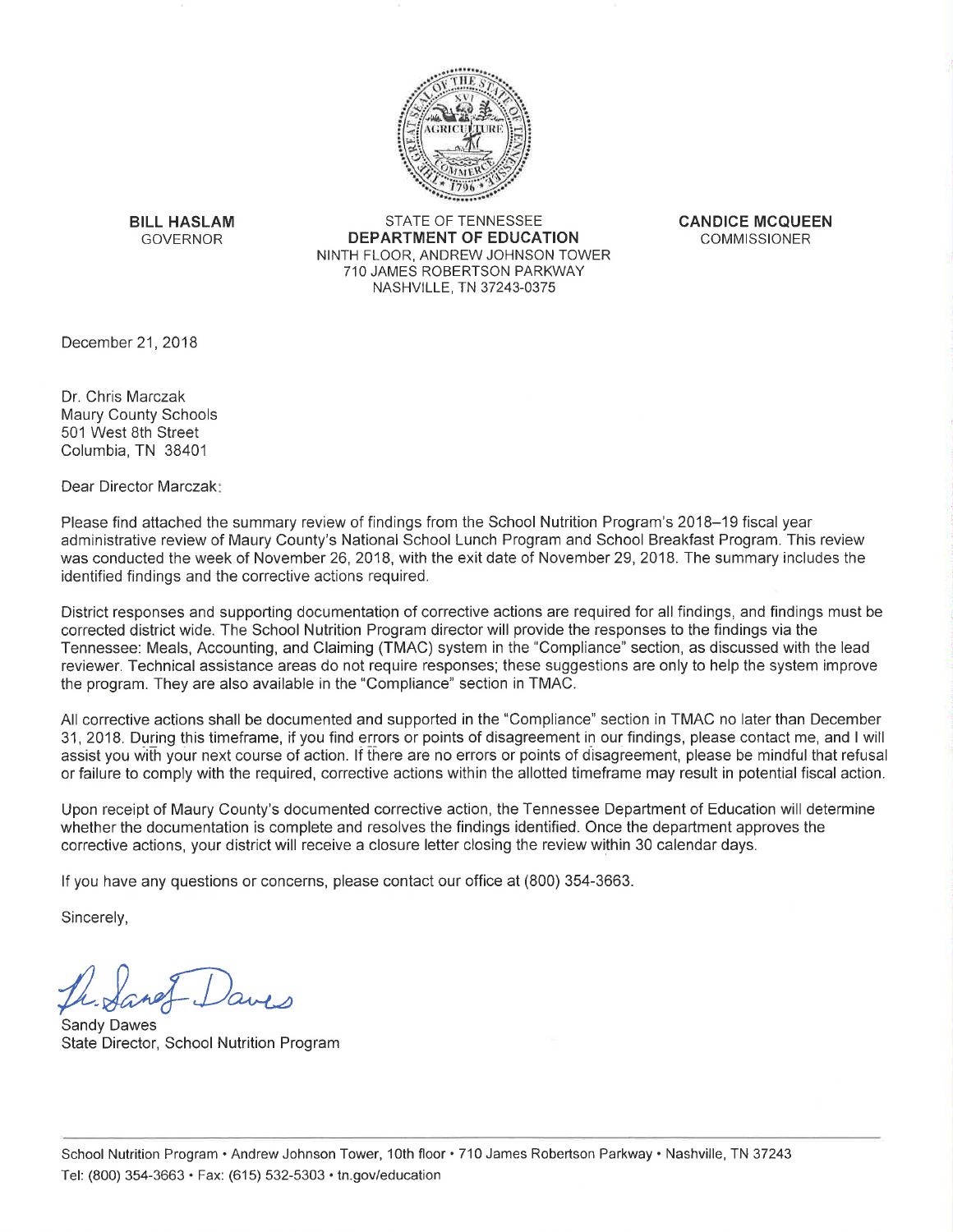

### **Maury County (600)**

**Review ID: 1130** 

### **Exit Conference Date: 11/29/2018**

Review Year: 2019

Month of Review: September

Lead Reviewer: Gary Gluch

| $\vert$ Findings ID $\vert$<br><b>Finding Description</b><br><b>Required Corrective Action</b><br>Area |
|--------------------------------------------------------------------------------------------------------|
|--------------------------------------------------------------------------------------------------------|

## **SFA - Level Findings**

| $100 -$       | $V-0100$ | Certification and benefit      | Change the status of each student on the                              |
|---------------|----------|--------------------------------|-----------------------------------------------------------------------|
| Certification |          |                                | issuance requirements were not benefit issuance document and send the |
| and Benefit   |          | met. Four students in the      | households a notice of benefit change. Upload                         |
| Issuance      |          | review sample were incorrectly | copies of each notification letter and a print                        |
|               |          | approved for benefits.         | out from point of sale (POS) to indicate the                          |
|               |          |                                | status has been revised as proof of                                   |
|               |          |                                | compliance.                                                           |

## **Site - Level Findings: Marvin Wright Elementary (0053)**

| 800 - Civil | V-0800 | Civil rights requirements were | Provide training to the dining area monitors                                   |
|-------------|--------|--------------------------------|--------------------------------------------------------------------------------|
| Rights      |        | not met. On the day of review, | and/or staff program to ensure benefits are                                    |
|             |        | students were segregated by    | made available to all children without                                         |
|             |        |                                | gender in the dining area during discrimination. For proof of compliance,      |
|             |        |                                | the lunch period. Students were upload a training roster, training agenda, and |
|             |        | required to sit at each table  | letter of affirmation from the school principal                                |
|             |        | alternating by gender.         | or director of schools indicating this procedure                               |
|             |        |                                | has been discontinued.                                                         |

### **Site - Level Findings: Riverside Elem (0070)**

| 1400 - Food | $V-1400$ | Cafeteria staff were not                    | Retrain staff on proper cooling and storage |
|-------------|----------|---------------------------------------------|---------------------------------------------|
| Safety      |          | properly cooling hot foods.                 | operating procedures. Upload a copy of the  |
|             |          | Sausage from breakfast was                  | agenda and training roster for proof of     |
|             |          | being cooled, uncovered, in the compliance. |                                             |
|             |          | freezer.                                    |                                             |